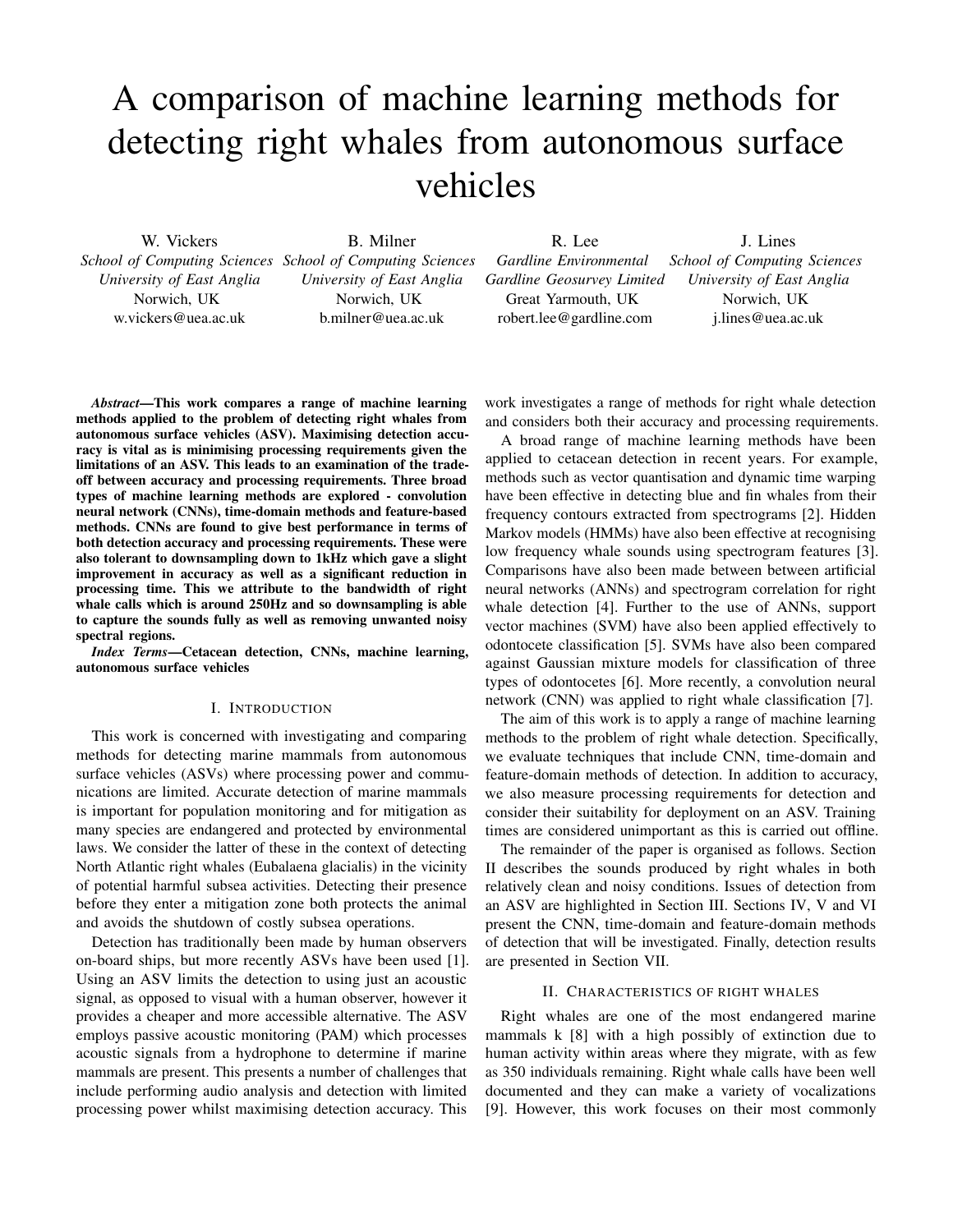

Fig. 1. *Example spectrograms showing up-sweep calls from right whales for: top row, high SNR; middle row, medium SNR; bottom row, low SNR.*

documented sound, an up-sweep tone from approximately 60Hz to 250Hz typically lasting 1 second. Examples of this are shown in Figure 1 which illustrates calls at different signal-to-noise ratios (SNRs) caused by marine noise. Calls, however, are not always consistent with one another and can often vary in duration and frequency range, and by time of day, season and age of the animal [10]. Right whale vocalization patterns are also extremely variable with periods of silence regularly spanning many hours [11].

Calls can be difficult to hear, or visualise in spectrograms, as these low frequency bands are often congested with artificial sounds such as ship noise, drilling, piling, seismic exploration, or interference from other marine mammals [12]. These overlapping frequencies can cause large amounts of background noise in the signal making detection extremely difficult. Figure 1 shows three distinct levels of up-sweep visualisation. The top spectrograms show strong up-sweeps with little interference from background noise. The middle row shows strong calls amongst high levels of background noise. The bottom spectrograms show the most challenging scenario with weak calls embedded in large amounts of background noise, giving little indication of mammal presence.

Current methods of collecting cetacean data involve towing a hydrophone array from a ship and using trained observers to listen and watch the water for mammal activity. For right whale detection, their low frequency calls allow sampling frequencies down to 2kHz to be used, although typically much higher sampling frequencies are used initially before being downsampled.

# III. DETECTION FROM AUTONOMOUS SURFACE VEHICLES

Deploying ASVs for marine mammal detection is much cheaper than employing human observers on-board ships, and allows surveys to last several months [1]. For the task of mitigation monitoring a positive detection result needs to be communicated immediately so that mitigation measures can be put in place to protect the animal. This differs from, for example, population monitoring where data is stored on an ASV and then transferred and processed at a later time. Two potential ASV architectures can be considered for mitigation monitoring and can be termed 'thick' and 'thin'. The 'thick' ASV samples the acoustic data from the hydrophone and inputs this into an onboard detection algorithm with positive detections transmitted for mitigation alert. The 'thin' ASV performs only the sampling on-board and transmits the data remotely for detection processing and mitigation alerts. Providing communication beyond a few miles, where a wireless modem could be employed, requires a satellite link. For the 'thin' ASV, the communication costs are generally prohibitive as a permanent satellite link is necessary. Furthermore, transmission would likely exceed the 2.4kbps limit for the Iridium network and thereby require a connection to the Inmarsat network which is substantially more expensive and has much higher power consumption (100 W, as opposed to 2.5 W). Based on these limitations of the 'thin' ASV architecture, we consider only the 'thick' ASV and explore how processing requirements can be minimised. To reduce false alarms (and the potentially large resulting costs) with the 'thick' ASV architecture, the segment of audio associated with a detection can be transmitted for a human to check, with the frequency of occurrence of this unlikely to be prohibitive.

## IV. CNN-BASED DETECTION

CNN-based detection is based on first extracting a timefrequency spectral feature from the audio signal and then inputting this into a CNN to predict presence of a whale. The time-frequency feature, X, is created using a sliding window that transforms short-duration frames of audio into log power spectral vectors. Specifically, an  $N$ -point frame of time-domain samples is extracted from the audio, Hamming windowed and a Fourier transform computed. The upper N/2 frequency points are discarded and the remaining points logged. Analysis windows are advanced by  $S$  samples to compute each new spectral vector. For an audio recording comprising  $T$  samples, a total of  $\lceil \frac{T - N + 1}{S} \rceil$  spectral vectors are computed. This gives the total number of time-frequency points,  $D$ , as

$$
D = \lceil \frac{T - N + 1}{S} \rceil \times \frac{N}{2} \tag{1}
$$

Within each time-frequency matrix, normalisation is applied so all elements,  $x(t, f)$ , are in the range 0 to 1.

A number of CNN architectures were considered with highest accuracy found using three convolutional layers. Each of these is followed by a max pooling layer followed by a final dense layer. The size of the input varies according to the time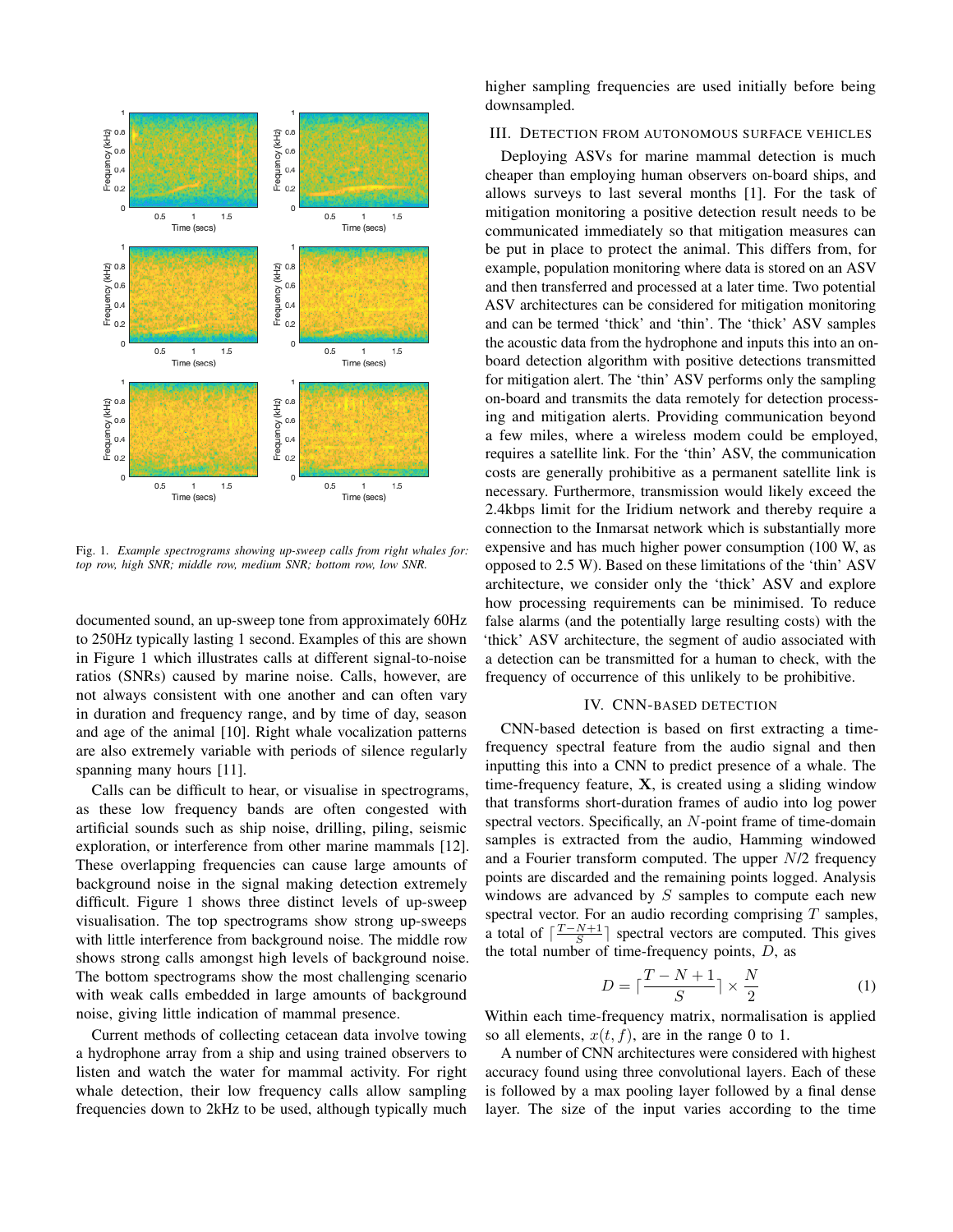and frequency resolution of the feature extraction and this is investigated in Section VII. In all convolutional layers,  $3 \times 3$ filters are applied with zero-padding at the edges, with 32, 64 and 128 in each layer, respectively, with a ReLU activation function. Again, other filter sizes and numbers of filters in each layer were tested, with highest accuracy attained with this configuration. The final dense layer uses a sigmoid activation function to give a probability of whale detection.

# V. TIME-DOMAIN DETECTION

An alternative approach is to use the audio signal directly to form a time series classification (TSC) problem. The vast majority of TSC algorithms operate on time domain data as, until recently, the consensus was that '*simple nearest neighbour classification is very difficult to beat*' [13]. As such, much emphasis has been placed on developing approaches for solving problems in the time-domain using alternative elastic distance measures with nearest neighbour classifiers [14]–[16]. The most popular of these approaches is dynamic time warping (DTW) with a warping window set through cross-validation and 1-nearest neighbour (DTW 1NN). While it has been shown that ensembling different elastic nearest neighbour classifiers can be significantly more accurate [17], combining such *lazy* classifiers increases test classification run-time. With a large amount of training data, necessary for capturing the range of whale signals and background noises, detection processing times are likely prohibitive for real-time deployment on an ASV, so for this application we use DTW 1NN as a benchmark for time-domain approaches.

# VI. FEATURE-BASED DETECTION

Feature-based methods operate by transforming the timedomain signals into an alternative representation where discriminatory information is more easily detected. A recent comparison of approaches [18] demonstrated that best performance is obtained by combining ensemble classifiers built over various representations of a problem to produce combined predictions from a meta-ensemble [19]. However, given the processing limitations in implementing detection on ASVs, this would not be practical but suitable constituent transformation-based approaches may produce fast, accurate results. In particular, three such constituents are considered: 1) *time series forest* which is built on summary features from phase-dependent intervals [20]; 2) *shapelet transform* which is a heterogeneous ensemble using data transformed by similarity to phase-independent discriminatory subsequences [21]; 3) *RISE*, random interval spectral ensemble which is a forest-based ensemble classifier that builds constituents using features extracted from the autocorrelation and power spectral domains [19].

# VII. EXPERIMENTAL RESULTS

The aim of these experiments is to explore the accuracy of the detection methods and to consider these in respect of the tradeoff against processing requirements. The first test compares the techniques as the sampling frequency is reduced and shows how processing time is affected. Secondly, parameters of detection

methods are adjusted to vary the amount of processing required and to see its effect on accuracy.

Tests use part of the Marinexplore and Cornell University Whale Detection Challenge<sup>1</sup> database of North Atlantic right whale up-calls. The audio is segmented into 2 second duration blocks with each labelled manually as containing a right whale or not. Specifically, we use 10,934 audio blocks for training, 1,122 for validation and 1,962 for testing and these are balanced to contain equal numbers of segments with and without whales present.

# *A. Effect of sampling frequency*

These tests examine the effect that reducing the sampling frequency has on detection accuracy and on processing time and aim to identify methods with a good compromise that can be taken forward for further consideration. Tests are performed at the original recording sampling frequency of 2kHz and then downsampled to 1kHz and then to 500Hz. Figure 2 shows detection accuracy and processing time for the different sampling frequencies using the CNN, shapelet transform, time series forest, DTW and RISE detection methods. Highest accuracy is obtained with the CNN at all sampling frequencies – this configuration used a window width of 64ms with 50% frame overlap. With the CNN, sampling frequency has some effect on detection accuracy with a slight peak at 1kHz. Right whale calls typically rise to around 250Hz in frequency (see Figure 1) and so reducing the sampling frequency from 2kHz to 1kHz serves to remove the 500-1000Hz band which contains no whale tones. This does not degrade performance and the small improvement we attribute to the removal of noise present in this band which may lead to false alarms. Downsampling further to 500Hz leaves the remaining signal bandwidth at 0-250Hz which is very close to the upper tone frequencies in right whale calls which may cause the small reduction in accuracy. Considering now the feature-domain methods, these perform worse with highest accuracy achieved by the shapelet transform. Interestingly, these methods tend to perform better at lower sampling frequencies. Worst performance is with the DTW time-domain method.

Given that an aim of this work is to deploy detection on low processing power devices situated on an ASV, we also measured processing times for the methods when run on a CPU. Figure 2 shows the processing time for the three sampling frequencies. Results are shown only for the CNN which is able to process each 2 second block in between 2-7ms which is substantially faster than real-time. These tests were performed on a Intel Core i7-870 CPU which is likely to be much faster than processors deployed on an ASV. The feature-domain and time-domain methods were found to be much slower (ranging from approximately 1 second for the shapelet transform to 7 seconds for DTW) making them unsuitable for deployment. Also shown on Figure 2 is the number of time-frequency points in the CNN input feature, which is seen to be linearly proportional to the processing time.

<sup>1</sup>https://www.kaggle.com/c/whale-detection-challenge/data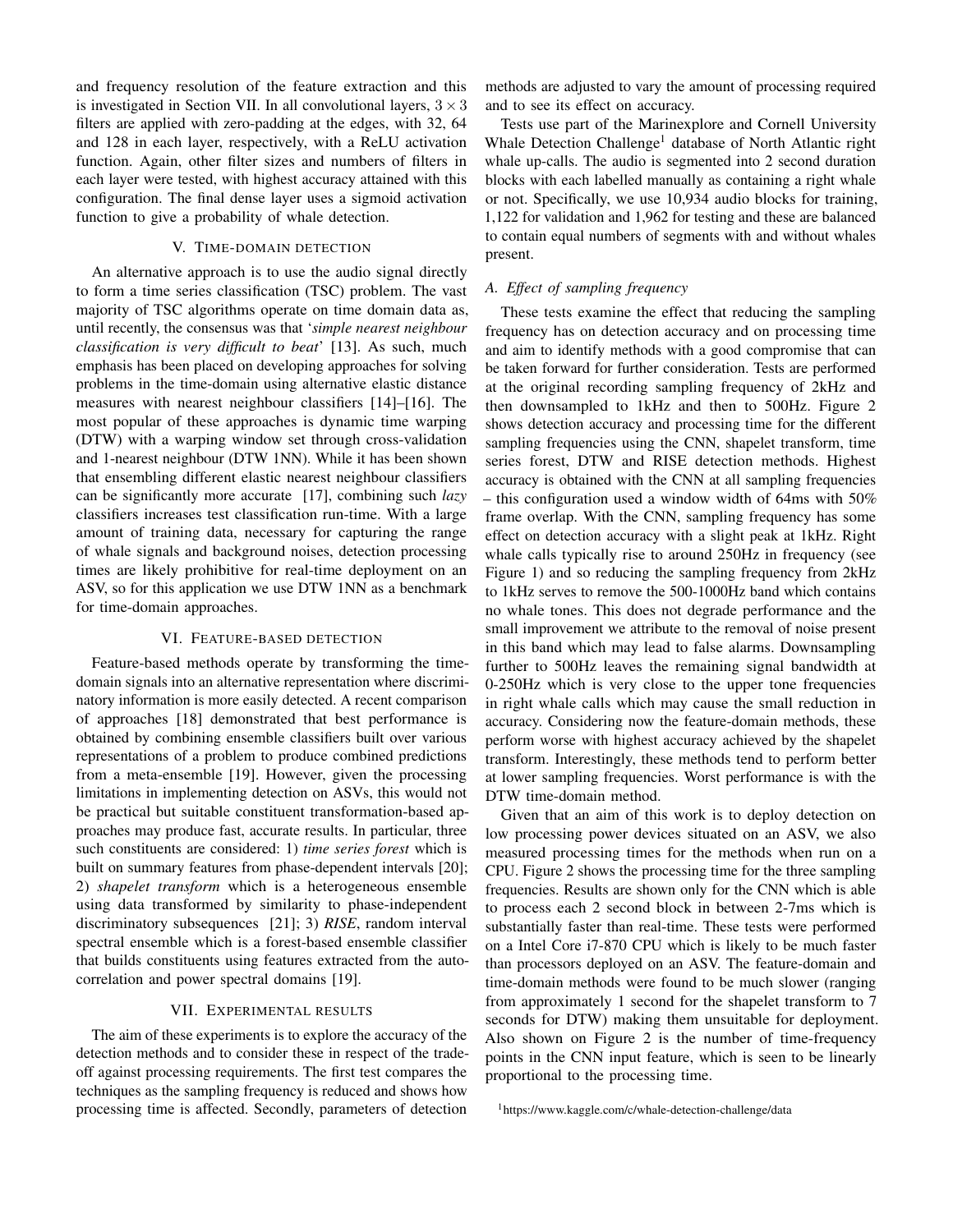

(a) Detection accuracy across different sampling frequencies



(b) Processing time and number of time-frequency points across different sampling frequencies

Fig. 2. *Effect of sampling frequency on a) detection accuracy and b) processing time and number of time-frequency points.*

To investigate false alarms and missed detections, Figure 3 shows spectrograms of two false negatives and two false positives, produced by the CNN operating at 2kHz. These are typical of both types of error and for the false negatives show much background noise to be present that has largely masked the right whale call. False positives are also more likely in high noise conditions, where the characteristic of noise creates spectral energies similar to the right whale call leading to the false alarms.

Given the higher accuracy and substantially faster processing time found with the CNN, we take this forward for further analysis and optimisation.

## *B. Analysis and optimisation of CNN detection*

Tests now concentrate on the CNN method of detection and examine further the trade-off between accuracy and processing time by examining the time and frequency resolution of the input feature. Frame widths between 256ms and 16ms are considered first with a fixed 50% overlap of frames which gives a time resolution,  $\Delta t$ , between 128ms and 8ms. In terms



Fig. 3. *Example spectrograms that have been classified as a) false negative or b) false positive.*

TABLE I DETECTION ACCURACY AND NUMBER OF POINTS FOR VARYING TIME AND FREQUENCY RESOLUTION FEATURES WITH 50% FRAME OVERLAP.

|      | $\Delta t$ | 128ms | 64ms              | 32ms   | 16ms   | 8 <sub>ms</sub> |
|------|------------|-------|-------------------|--------|--------|-----------------|
| 2kHz | Δf         | 3.9Hz | 7.8Hz             | 15.6Hz | 31.3Hz | 62.5Hz          |
| 2kHz | D          | 3584  | 3840              | 4032   | 3968   | 3984            |
| 2kHz | Accuracy   | 91.4% | $92.1\%$          | 91.6%  | 90.2%  | 89.9%           |
| 1kHz | $\Delta f$ | 3.9Hz | 7.8H <sub>Z</sub> | 15.6Hz | 31.3Hz | $62.5$ Hz       |
| 1kHz |            | 1792  | 1920              | 1952   | 1984   | 1992            |
| 1kHz | Accuracy   | 91.2% | 92.0%             | 91.6%  | 90.6%  | 90.0%           |

of the frequency resolution,  $\Delta f$ , this varies between 3.9Hz and 62.5Hz, depending on the window size and sampling frequency. The number of time-frequency points,  $D$ , for each configuration is computed using (1). For each time resolution, Table I shows the resulting frequency resolution, number of time-frequency points and detection accuracy, for sampling frequencies of 2kHz and 1kHz - we chose not to pursue the 500Hz system as accuracy had reduced slightly. Highest accuracy for both sampling frequencies is found with the 64ms-7.8Hz timefrequency resolution, with 92.1% for 2kHz and 92.0% for 1kHz. Considering the number of points, and hence processing time, the 1kHz system requires half the computations and gives almost equal performance to the 2kHz system.

The tests in Table I were performed with 50% frame overlap which means that frequency resolution deteriorates as time resolution improves. We now consider these independently by allowing the frame overlap, S, to vary while keeping the frame width fixed. Specifically, we consider two fixed frame widths to give high and low frequency resolutions of  $\Delta f$ ={3.9Hz, 15.6Hz} and adjust the frame slide to give varying time resolutions,  $\Delta t$ , from 64ms to 8ms. The resulting accuracy and number of time-frequency points are shown in Table II